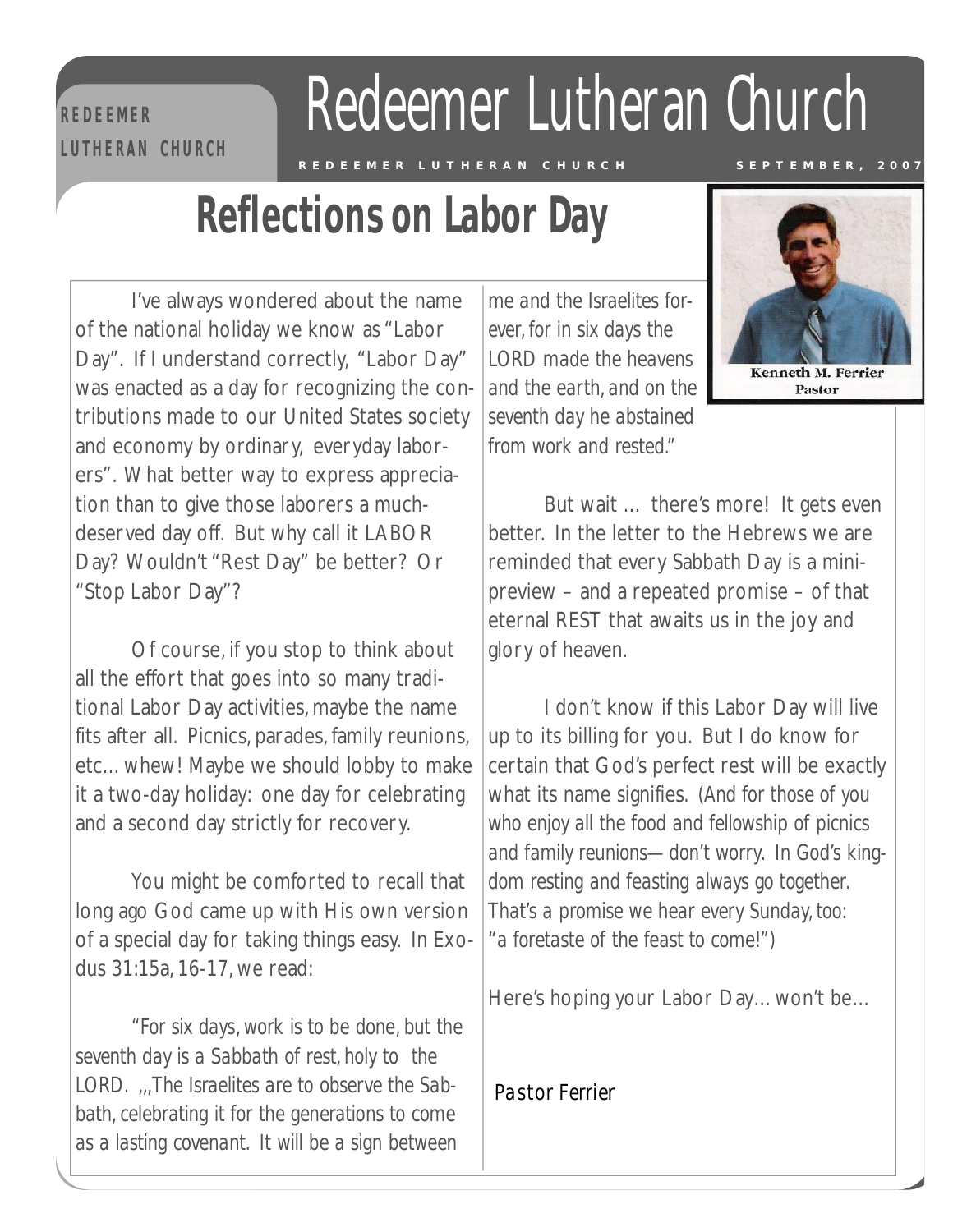#### **R E D E E M E R L U T H E R A N CH U R CH**

| Pastor                              | Rev. Kenneth<br>Ferrier             |
|-------------------------------------|-------------------------------------|
| Office                              |                                     |
| Secretary                           | Pat Wilcoxen                        |
| Organist                            | Nancy Gunterman<br>Lanette Schmidt  |
| <b>OFFICERS</b><br><b>President</b> | Joe Carlos                          |
| Vice Pres.                          | Glen Kraft                          |
| Treasurer                           | <b>Byron Beaber</b>                 |
| <b>Secretary</b>                    | Dorothy<br>Sinowetski               |
| <b>BOARDS</b><br>Finance            | Leta Stender                        |
| <b>Assimilation</b>                 | Laura Brooks                        |
| Building &<br><b>Grounds</b>        |                                     |
| Child Care<br><b>Director</b>       | <b>Brandi Bilhardt</b>              |
| Christian<br>Ed.                    | <b>Nancy</b><br>Gunterman           |
| <b>Elders</b>                       | Tim Byrne                           |
| Human<br>Care                       | Marj Sterriker                      |
| Outreach                            | Carol Haupt                         |
|                                     | <b>School Board Stacey Depersia</b> |
| <b>Stewardship</b>                  | Ray Altmann                         |
| Youth                               | Jim Wright                          |
| <b>CLUBS/GUILDS</b>                 | Ladies Guild Linda Rogers, VP       |
|                                     | Men's Group Bob Mortenson           |
| <b>Red Hat</b><br>Society           | Sandra Distasio                     |
| Christian<br>Support<br>Group       |                                     |

## President' s Corner

The Church Council and I thank you for your continued prayers and support. We thank God daily for all the blessings he showers on us.



I

Some of you may know that this summer Carol and I spent about six weeks in Europe. We spent four weeks in Portugal, the country I was born in, and two weeks in Italy. Both countries have a strong Christian Heritage, all one has to do is gaze upon the landscape from the smallest villages to the large cities and see amazing edifices that were built to the glory of God or so it seems. A little prodding into history paints somewhat of a different picture in that some of these structures, which in some cases took over a hundred years to build, were simply a demonstration of power and wealth. Also, the idea that one could purchase his or a departed loved one's soul into heaven made many of these buildings possible. The adornment and art in some of these churches have turned them more into museums than houses of prayer were the faithful gather to hear the Good News.

Yet one has to marvel at the engineering and construction of these buildings. In Rome some of these basilicas and churches were built years before Christ as temples for Roman gods and then later converted for Christian use.

The church building in which I was baptized is relatively new it's only about 600 years old. If Yet it still is a place of worship for my cousins and their families.

No matter the reason why our sainted forefathers of centuries ago built these edifices one still has to marvel at their faith. Not only investing their wealth, talents, and other resources into edifices that in many cases they would never see completed but also for providing the resources to preserve and spread the Word.

As some of you are aware even with all these wonderful buildings and heritage the state of the church is not very well in Europe. With the exception of special pilgrimages to what is considered holy sites regular church attendance is low. For most, church is a place for marriages, baptisms, child religious training, and of course funerals and maybe Christmas and Easter. Unfortunately the state of the mainline Christian denominations in the United States is following the same path. It is our challenge to stem that trend here in our community.

We do not have thousand year or older churches here in the United States but we do have a heritage of those that have sacrificed much so that today we can enjoy the fruits of their sacrifices. Our mission at Redeemer is not to build edifices but to reach everyone we can with the GOOD NEWS. In order for our congregation to be effective in our mission each of us has to take an active role in this effort by using the gifts and talents by which we were blessed. Also, like those that came before us not only do we have to be prepared for that task today but we have an  $\mathbb I$ obligation to those that will come after us.

In order to better understand our capabilities and what resources are needed to carry out our mission now and into the future we had a retreat almost a year ago. Since then there have been several workshops and input from various boards in order to generate a Long Range Plan. Portions of the plan are now complete. A presentation as to the status of the plan will be made at our next voters meeting in October. There will be a number of workshops both for council and the congregation allowing for review and or modification prior to submitting the plan to the voters for adaptation.

Some of us will never see the long range fruits of this labor. But perhaps someone in the future will be thankful for the legacy we left them as they are preparing for those that will follow them.

 *Joe Carlos*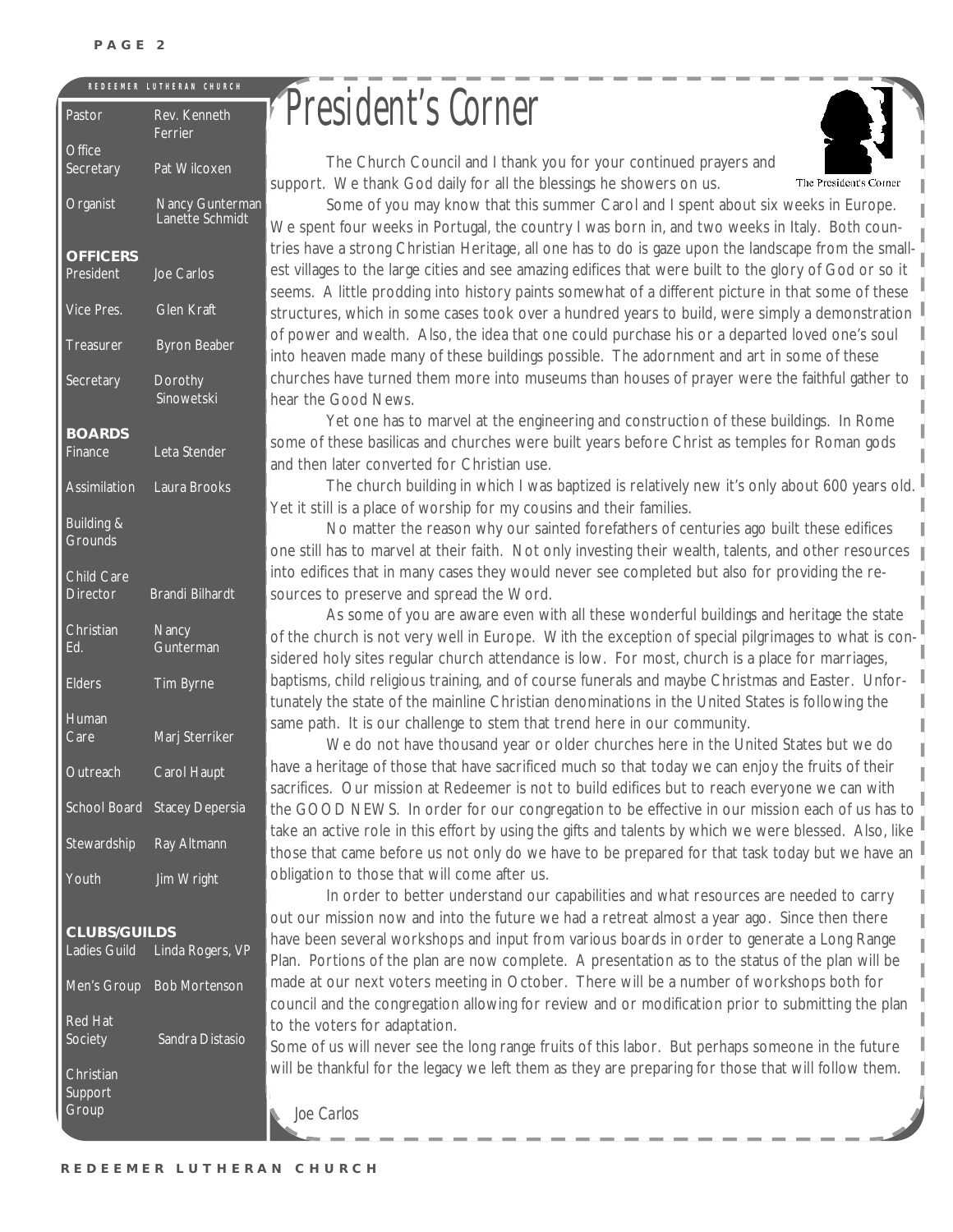

The Lutheran Church Missouri Synod encourages the study of the biblical Stewardship Principles developed by the Department of Stewardship several years ago. Your Board of Stewardship is presenting in the next several monthly newsletters one of these eight principles. We hope you take the time to read and study these, and that you find them helpful. One of the Stewardship Principles follows:

#### **GOD'S STEWARDS ARE SERVED AND SERVING**

**What does this mean:** 

**God's stewards recognize that their stewardship involves a Gospel-powered style of life which is demonstrated in servant hood within all the arenas of life.** 

**What does God's Word say about this?** 

- Phil. 2:5-8 Your attitude should be the same as that of Christ Jesus, who being is in very nature God, did not consider equality with God something to be grasped, but made himself nothing, taking the very nature of a servant, being made in human likeness. And being found in appearance as a man, he humbled himself and became obedient to death—death on a cross.
- Matt. 20:26b-28 Instead, whoever wants to become great among you must be your servant, and whoever wants to be first must be your slave—just as the Son of Man did not come to be served, but to serve, and to give his life as a ransom for many. (cf. Matt.25:31-46)
- John 13:3-5 Jesus knew that the Father had put all things under his power, and that he had come from God and was returning to God; so he got up from the meal, took off his outer clothing, and wrapped a towel around his waist. After that, he poured water into a basin and began to wash his disciples' feet, drying them with the towel that was wrapped around him.
- John 13:15-17 I have set you an example that you should do as I have done for you. I tell you the truth, no servant is greater than his master, nor is a messenger greater than the one who sent him. Now that you know these things, you will be blessed if you do them.

**How is this done?** 

**As children of God through faith in Jesus Christ, and with the Holy Spirit's help, we will:**

- Recognize that service done for the benefit of the community and world is also part of Christian stewardship;
- Emphasize that just as Jesus came to serve, stewards are privileged to serve others through their abilities and resources; and
- Adopt the attitude of a servant in all our relationships with others.

**As children of God through faith in Jesus Christ, and with the Holy Spirit's help, we will not:**

- Set aside servant hood for the sake of merely reaching an organizational goal;
- Fail to encourage stewards to be God's servants in any decision or action; or,
- Fail to challenge stewards to serve the Lord with personal acts of compassion and service as well as financial gifts.

 *Submitted by Ray Altmann*

**R E D E E M E R L U T H E R A N C H U R CH**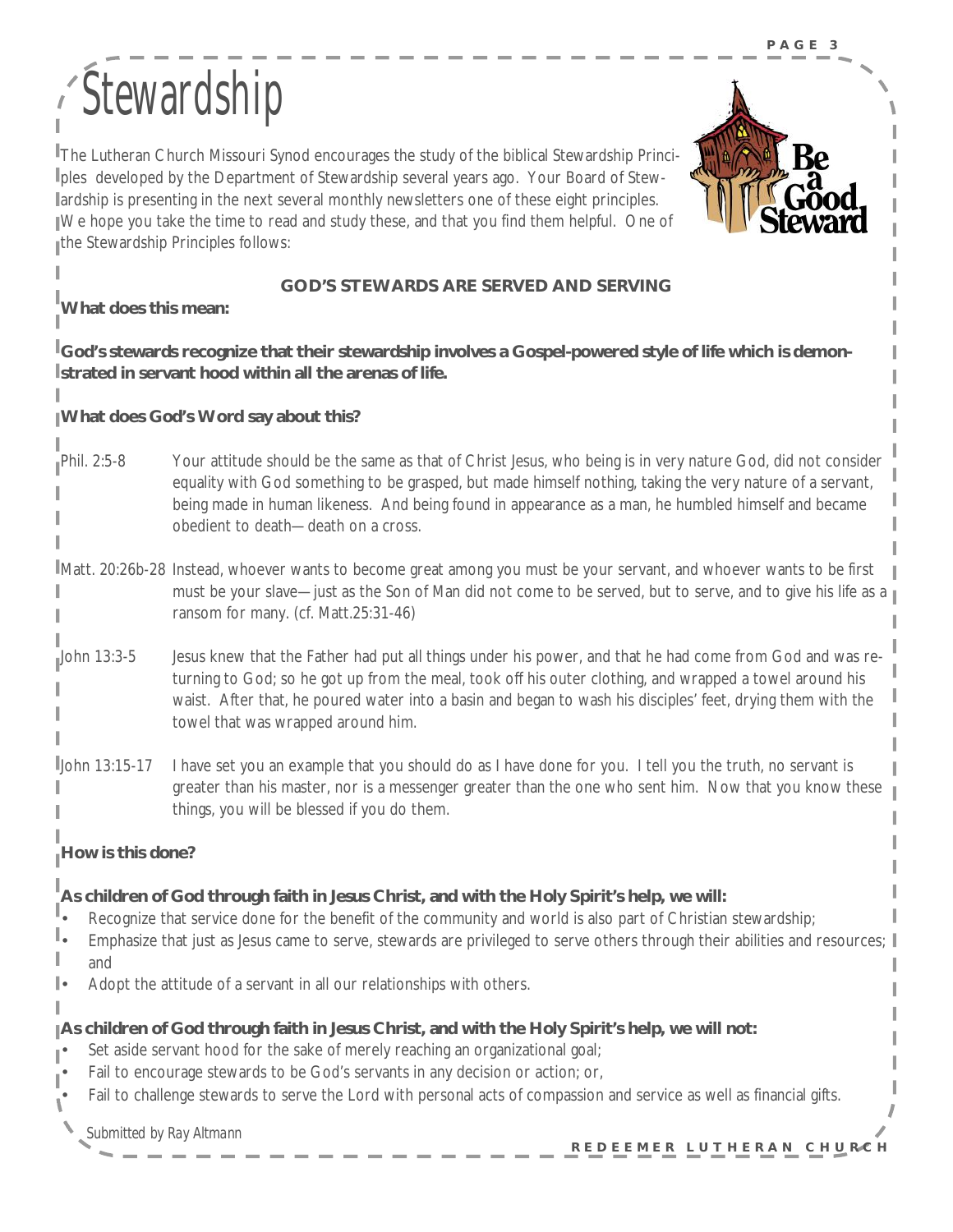# **Finance**

**P A G E 4** 

|              | 2007 Giving | 2007 Expense | 2007 Expense Budget |
|--------------|-------------|--------------|---------------------|
| January      | 18,056      | 19,419       | 33,804              |
| February     | 19,634      | 26,638       | 25,622              |
| March        | 20,950      | 28,215       | 36,631              |
| April        | 25,608      | 26,003       | 26,702              |
| May          | 11,455      | 42,022       | 22,718              |
| June         | 10,197      | 13,290       | 25,519              |
| July         | 23,2622     | 15,250       | 33,733              |
| Year to Date | 129,162     | 170,837      | 204,729             |



## **Active List of Dedicated Funds**

Servants in His Mission has been Paid IN FULL and closed, please do not use the envelopes in your giving book. Giving can be substituted to Debt Reduction (Pay off Mortgage) or any other dedicated fund.

| <b>Building Fund</b>             | Choir Fund         |
|----------------------------------|--------------------|
| Future School Fund               | Outreach F         |
| <b>Building Maintenance Fund</b> | Stephen Mir        |
| Debt Reduction Fund              | Human Car          |
| Memorials General Fund           | <b>Thrivent Fu</b> |
| Child Care Fund                  | <b>LCMS Wor</b>    |
| Youth Ministry Fund              | Office Equip       |
| Memorial Garden Fund             | <b>Tape Minist</b> |
|                                  |                    |

Outreach Fund Stephen Ministry Fund Human Care Fund Thrivent Fund LCMS World Relief Fund Office Equipment Fund Tape Ministry Fund

Disaster Relief Fund Rally Fund Retreat Fund Migrant Workers Fund LWML Fund Family Assistance Fund Horvath Family Fund Englewood Helping Hands Church World Services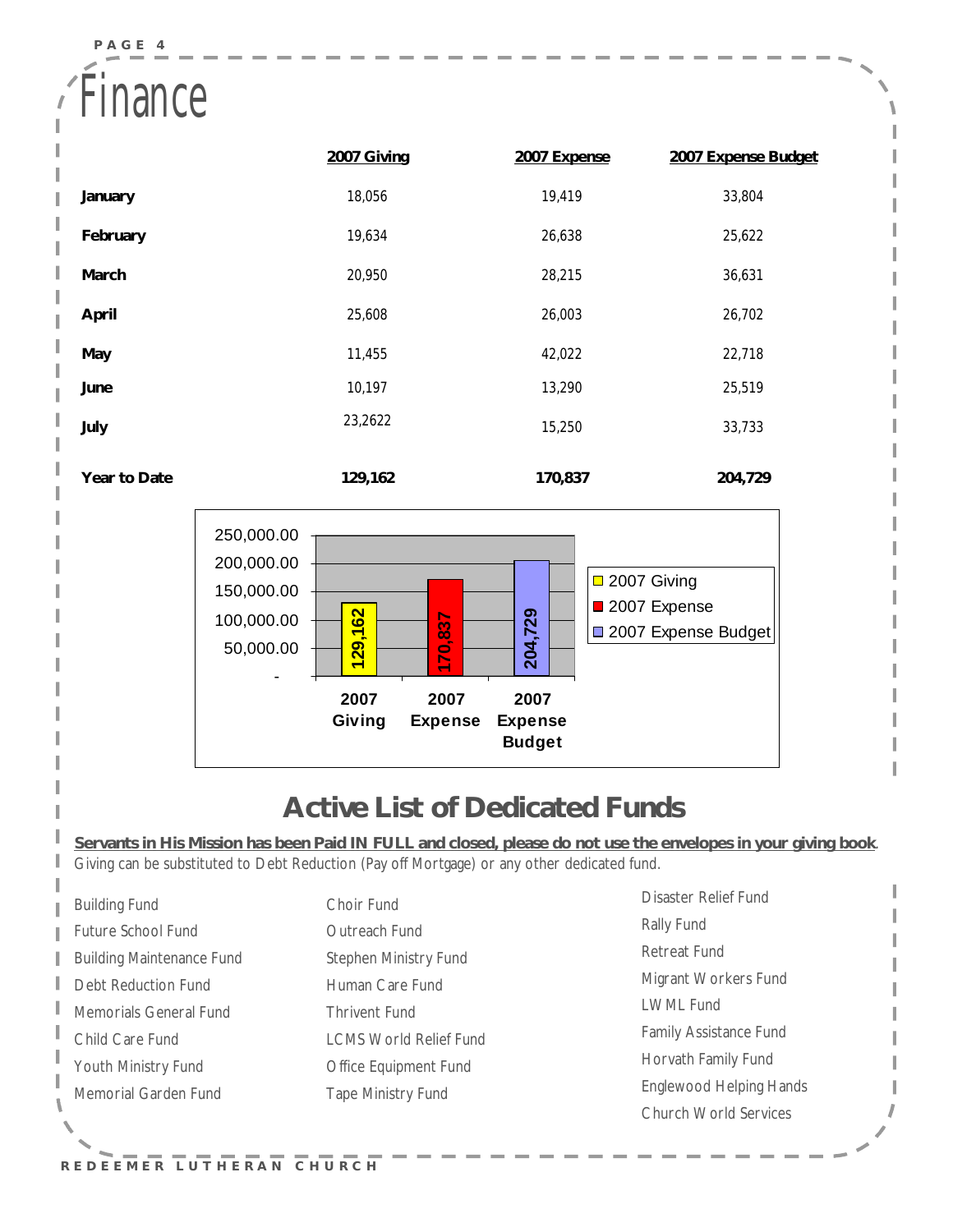## From the Office

Please make the following changes to your bright pink 2007 Church Directory: **NEW MEMBERS**

Carol Anne Sheahan 9146 Pine Haven Way Englewood, FL. 34224 941-828-2670

James and Rebecca Heichelbech 103 Byron Ct.

 Rotonda West, FL. 33947 941-830-8640

**REMOVED FROM ASSOCIATE MEMBERSHIP due to move**  Lydia Klinger **1449** Haise Lane

 Elk Grove Village, IL. 60007 Phone # 847-895-8555

Ken and Janet Fasnacht 19772 Mountain Rd.

 Grantville, PA. 17028 Phone # 717-469-2627

#### **DECEASED**

Norman Grewe August 12, 2007

**Changes are thru August 19th , 2007.** *Thank you, Pat Wilcoxen, Church Secretary*



 Earl & Avis Stuck were visiting with Herb last Sunday and they all drove over to visit with "Sis" Carlsen!!

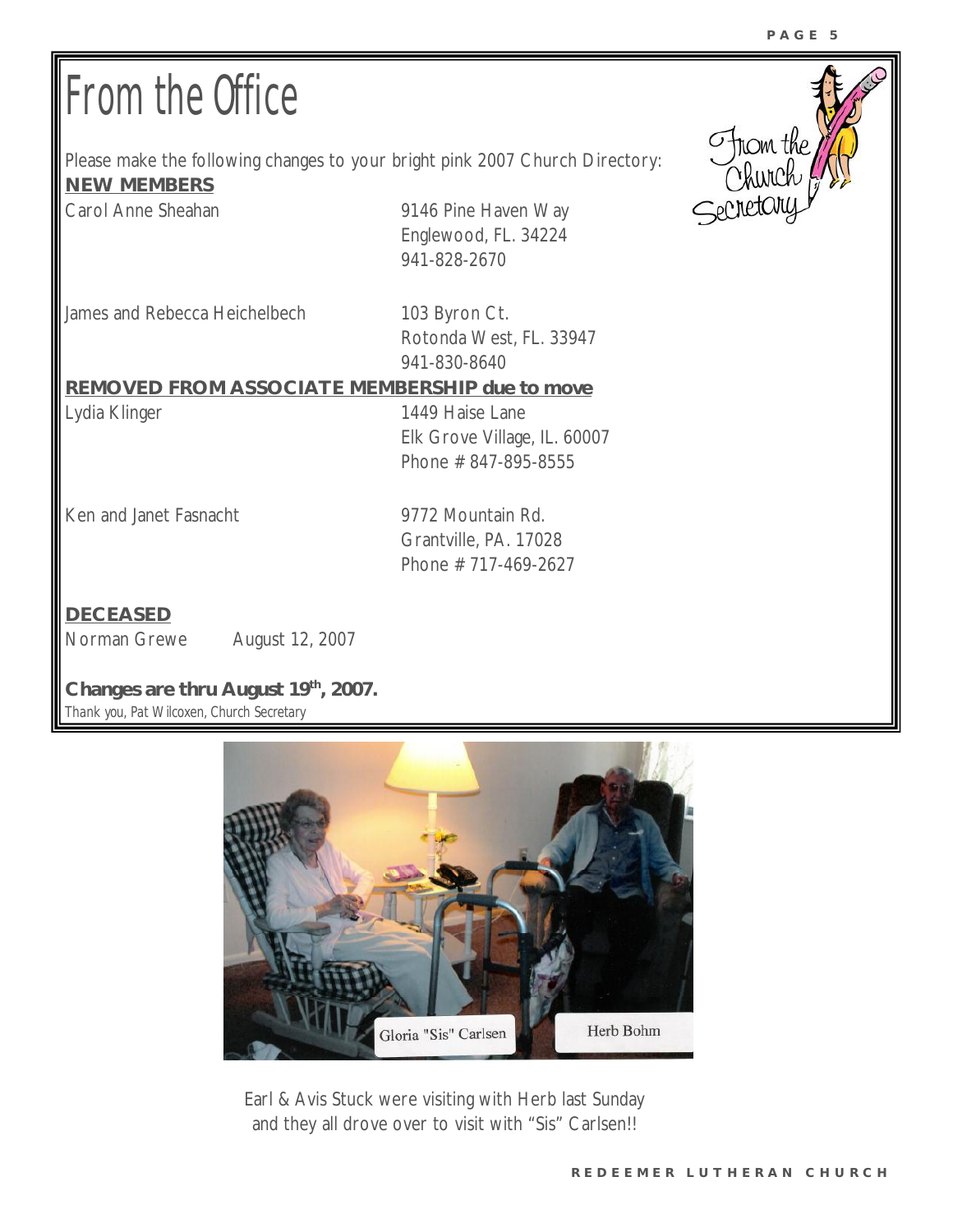# Service Directory/Classified Ads

## **Services**

**P A G E 6** 

Beautician/Manicurist Debbie Balogh Purple Palace 941-475-0731

Experienced 10th grade babysitter, available evenings and weekends, or for summer position. Contact Chelsea Gunterman 941-544-2797 or 941-474-0774.

## **For Sale**

**Nutri-system** 4-week shipment of food in unopened box. Original cost \$280, sell for \$200. Also, additional meals at no cost. Call Ed at 475-8116.

## **HP Ink Jet Printer Cartridges.**

Black—#56—Original Cost: \$20. Now—\$10 Color—#57—Original Cost: \$40. Now—\$20. Call Ginny Doenges —697-2429

**Fostoria American Dishes** (large lot). The Youth are selling this online at eBay. However, if you are a collector or know someone who is and would like to buy it directly from them, please **call Michelle Ferrier at 697-0502.** 

**Tommy Hilfiger "tommy" cologne spray**, 1.7 fl. Oz/50 ml. Brand new in box. I 1 bottle available.

\$10.00 ea. **Call Michelle Ferrier — 697-0502**

# atter Deadl

The deadline for submission of articles for October is **Sunday, September 16th by 12 noon.** 



If you have an article you would like to submit for the newsletter, either e-mail it to **[letastender@ewol.com](mailto:letastender@ewol.com)** or place it in the newsletter box in the church office. Articles received **after** September 16th will be held for the **November** newsletter.

### *Please be sure to put your name on the article so I can contact you if there are any questions.*

## **Please Note: New email address: [letastender@ewol.com](mailto:letastender@ewol.com)**

*Leta Stender*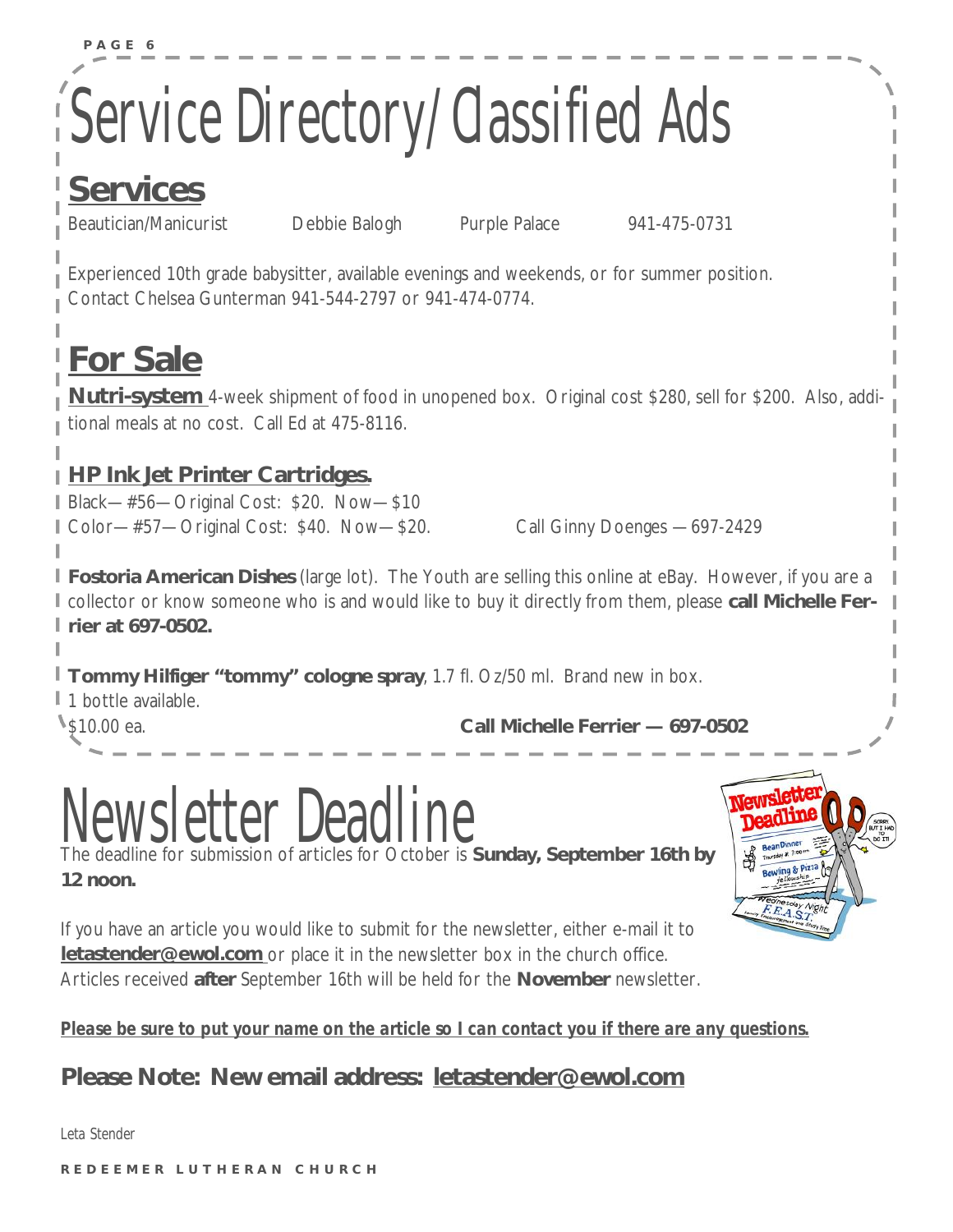## GREETERS SCHEDULE

|                           | Sept. 2 Assimilation Board Members  |  |  |
|---------------------------|-------------------------------------|--|--|
|                           | Sept. 9 Assimilation Board Members  |  |  |
|                           | Sept. 16 Assimilation Board Members |  |  |
|                           | Sept. 23 Assimilation Board Members |  |  |
| Sept. 30 Youth            |                                     |  |  |
| Submitted by Pam DeGourse |                                     |  |  |

|                           |       | <b>Assimilation</b>                        |   |  |
|---------------------------|-------|--------------------------------------------|---|--|
| Sept. 2                   |       | Leona Morrison                             | Ę |  |
| Sept. 9                   |       | Georgette Callahan<br><b>Ione Comstock</b> |   |  |
| Sept. 16                  |       | Inge Tringali & Dee Baird                  |   |  |
|                           |       | Sept. 23 Helen Wagner & Jane Hoivik        |   |  |
| Sept. 30                  | Youth |                                            |   |  |
| Submitted by Pam DeGourse |       |                                            |   |  |

## Welcome New Members!!!



 **James & Rebecca Heichelbech**





**Carol Ann and Ed Sheahan**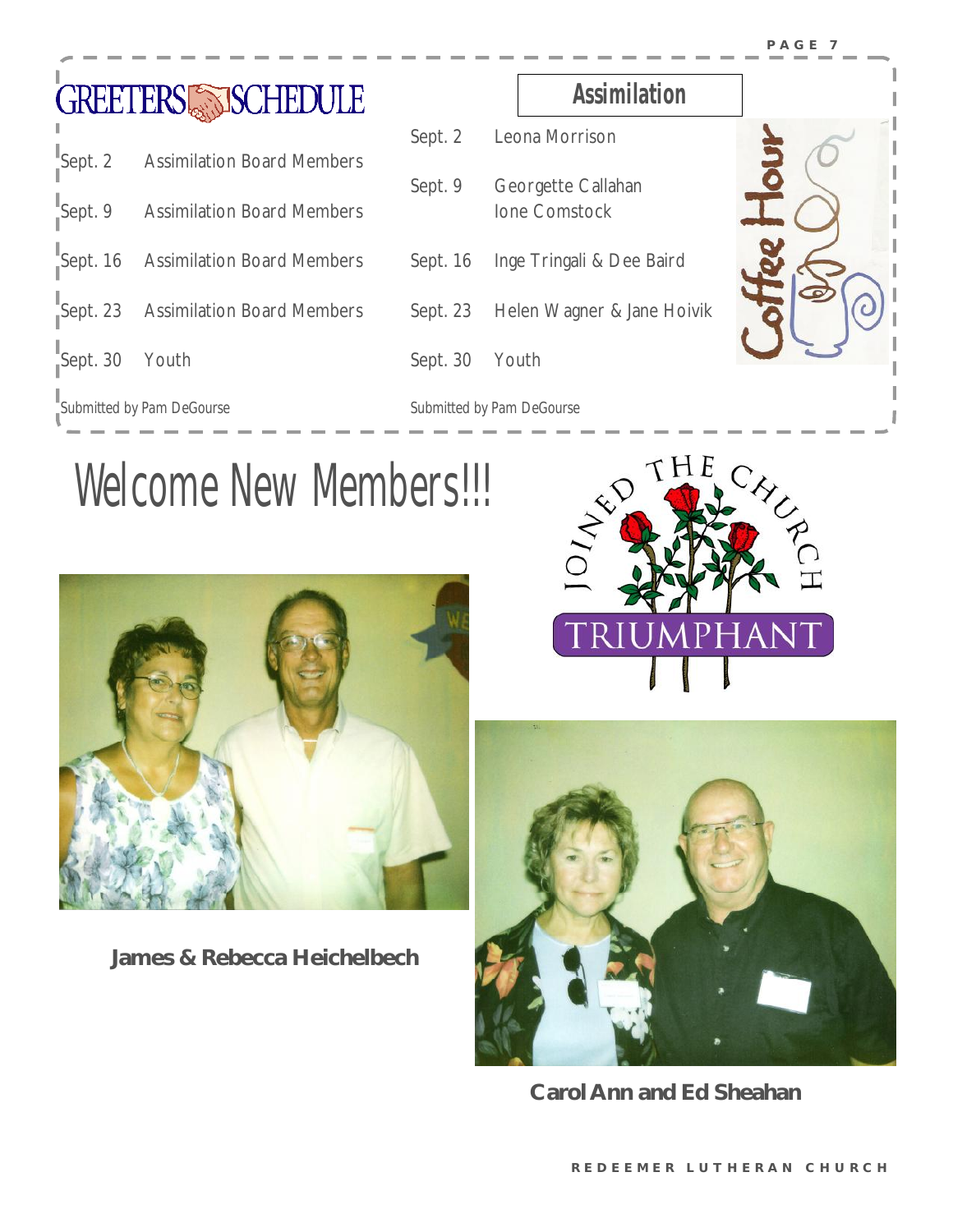**P A G E 8** 

# **Outreach**



*"Therefore, go and make disciples of all nations, baptizing them in the name of the Father and of the Son and of the Holy Spirit." --Matthew 28:19* 

That is our mission, each and every one of us, to make disciples, i.e., tell the good news. God gave us the gift of Jesus, our Savior, because he loves us. But now that we are a part of God's family, it is our duty, our obligation, to share Him with others, to broaden our family. Jesus told us to love one another; the greatest act of love that we can do is to share our gift with those who do not yet belong to the family of believers.

We know that all do not have the gift of Evangelism. Perhaps only a few do. But we all have some other gifts that can be used in the furtherance of God's kingdom. For example, if you have the gift of Faith, you can pray for our ministry. If you have the gift of Hospitality, you can invite someone to church with you, or be a greeter. If you have the gift of Giving, you can support our mission financially. Or the gift of Helping, join the Outreach Board, or help us put up signs, pass out brochures and tracts, or assemble materials for mailing. There are tons of ways that we can all work together in the mission that Jesus gave us.

### **Nametags**

Please try to remember to wear your nametags to church. This will help us all get to know one another better and help us to identify visitors. We are again making nametags for visitors and regular nonmembers. So if you see someone with no nametag, or with the visitor nametag, welcome them to our church family. Also, if you have lost your nametag, you can replace it for \$6.50; fill out a card in the Narthex.

### **Magnetic Car Signs**

You may have noticed the Redeemer magnetic sign on Pastor's truck door and also on Carol's car door. Ray Janssen's son made these for our church. It's an excellent way to advertise our church and child care. We will be ordering more for members to put on their cars. Watch for sign-up sheet in Narthex and notices in bulletin. We may also get smaller bumper sticker type signs, if that would be more useful to members.

## **HelpWanted**

Volunteers are needed to put up weekend signs in your neighborhood. We now have over 30 weekend signs that must be put up on Saturday morning and removed on Sunday evening. It takes about 2 hours to put up all the signs and 2 hours to take them down, so if we could divide the labor, it would only take a few minutes for each volunteer. See sign up sheet in Narthex.

*(continued on page 9)*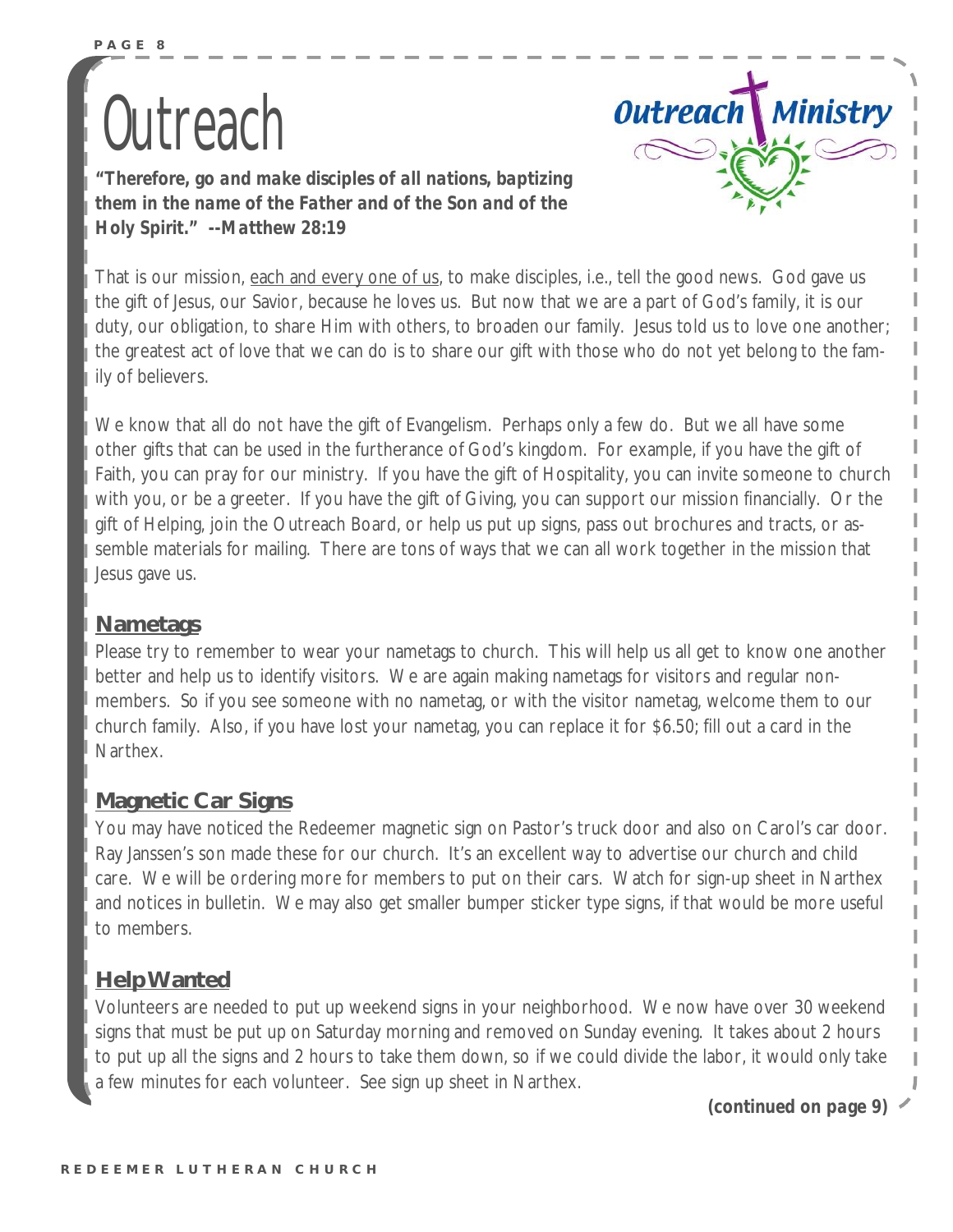# **Outreach**



*(continued from page 8)* 

## **RedeemerWorship Service on Radio?????**

The Board of Outreach is investigating the possibility of putting our worship service on WENG, on Saturday afternoon and on Sunday morning. We're working on logistics. Please pray about this opportunity.

## **FrontYard Signs**

As you know, because we have no frontage on a main road on which to place signs, we have been using I the weekend signs to let people know we're here. If you would like to put a sign in your front yard, let Carol Haupt know, we'll order one for you. 460-8830.

*"Therefore pray earnestly to the Lord of the harvest to send out laborers into his harvest." --Luke 10:2* 

*Submitted by Carol Haupt* 



**Sunday, September 30** 

**10:30 a.m.** 

**Breakfast Casseroles Fun & Games** 

**Planning Meeting: September 11** 

**3 pm Fellowship Hall** 

Anyone wishing to help, contact Joe Carlos or come to the planning meeting!!

*Submitted by Joe Carlos*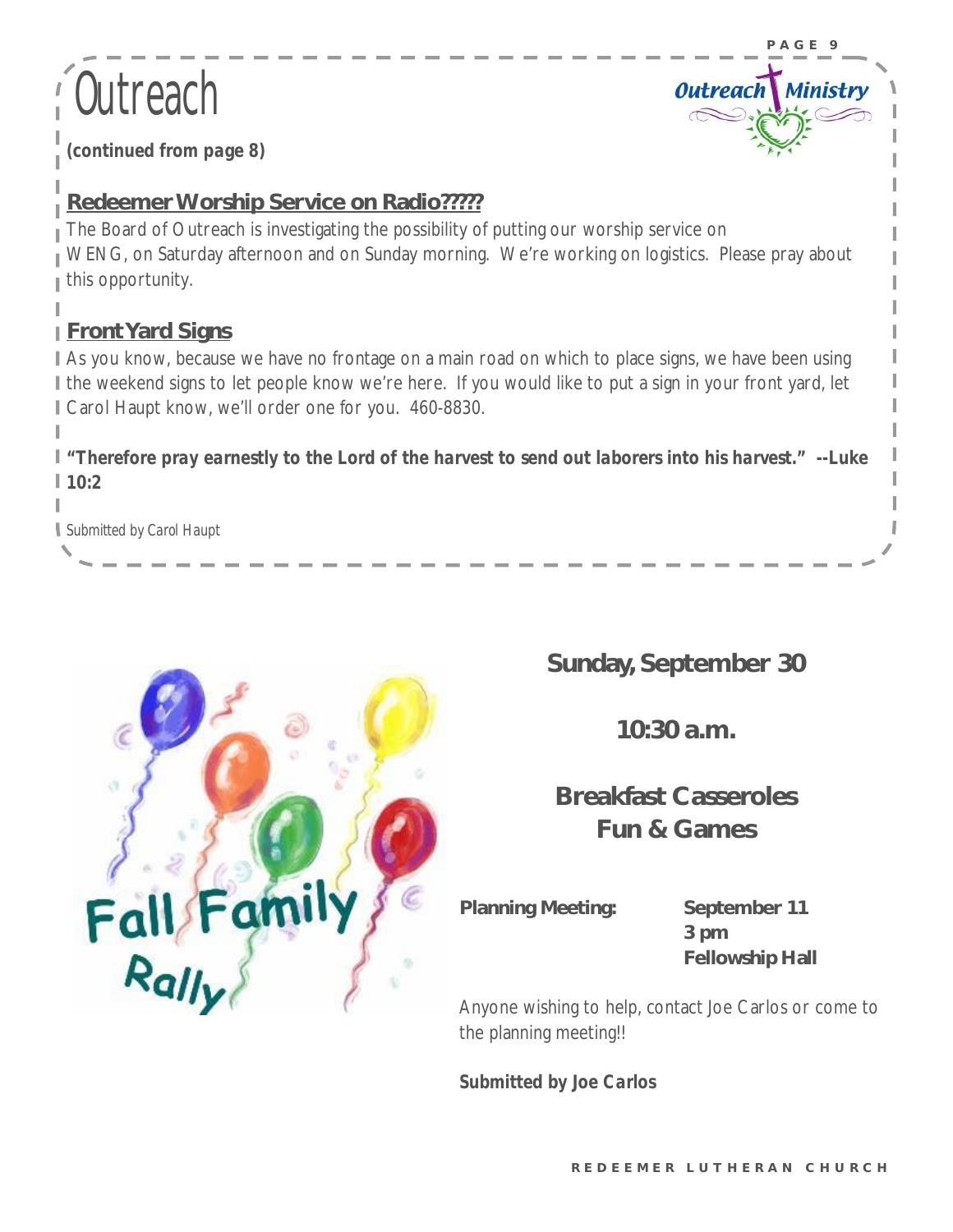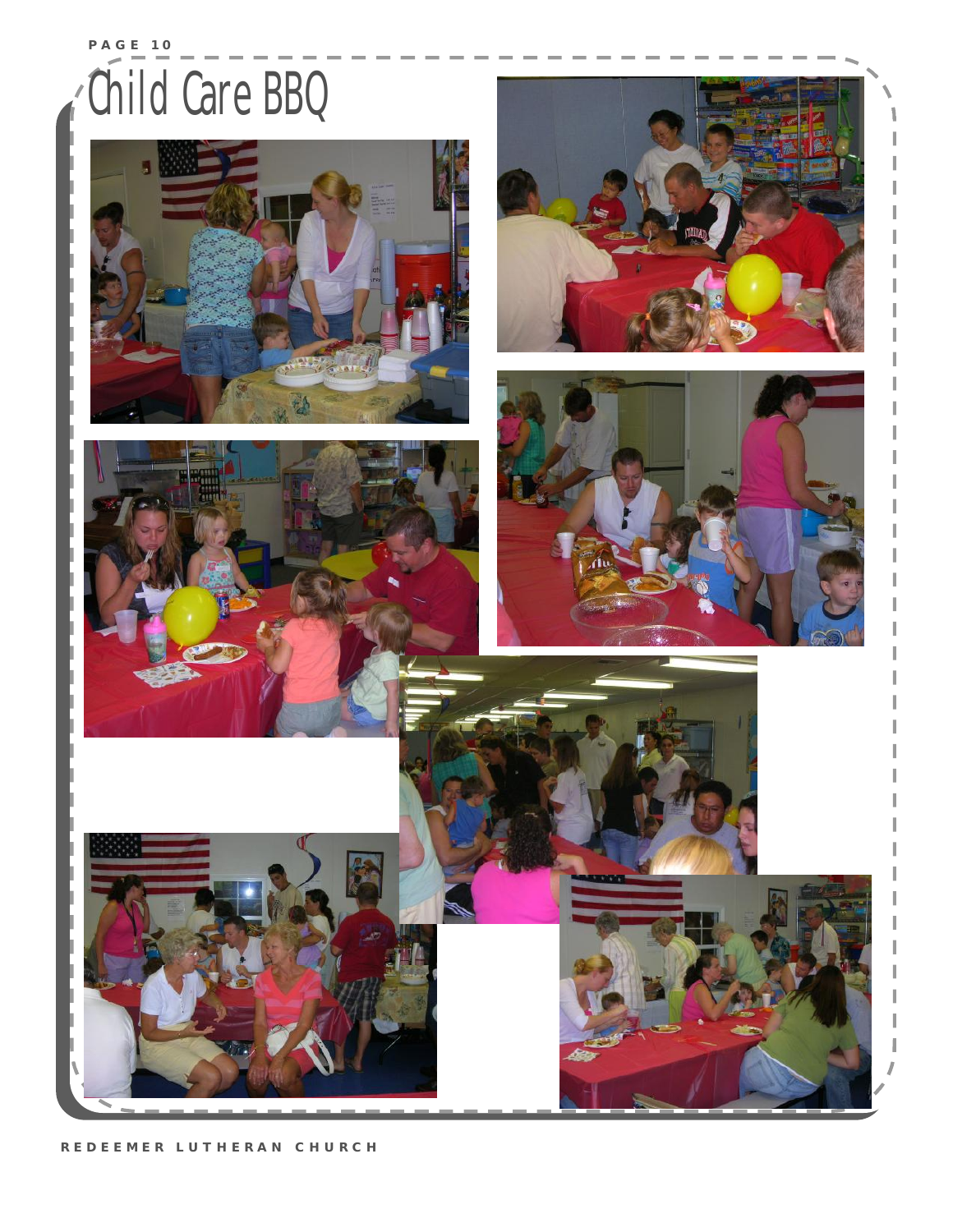# National Youth Gathering—Orlando



**R E D E E M E R L U T H E R A N C H U R CH**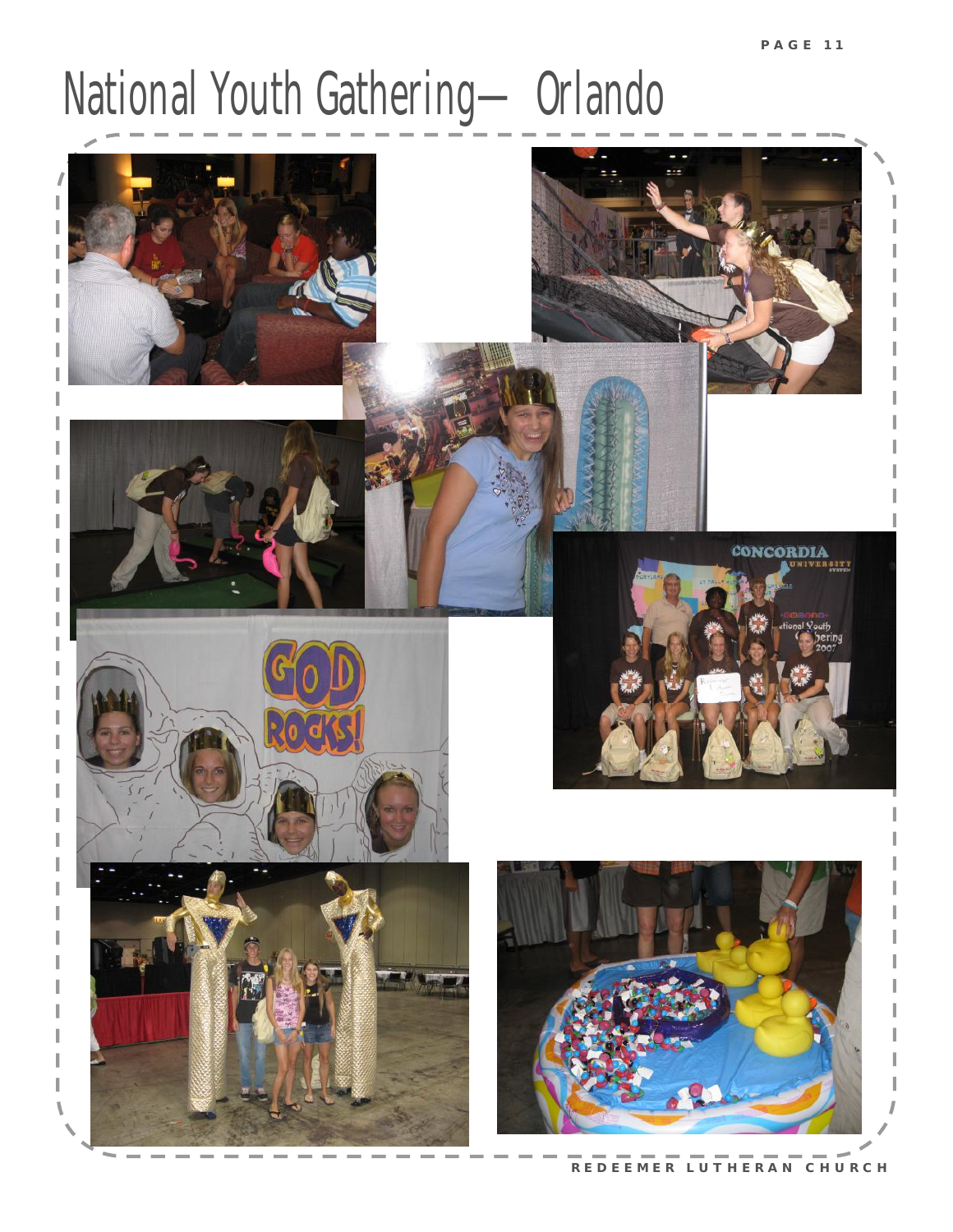## **P A G E 12**  Stephen Ministry

The spotlight centers on our joyful Sharon Grcevic for the month of August. Sharon lights up our Stephen Ministry meetings with her jubilant attitude and it's contagious. Sharon and her husband Tony ( Anthony ) will be married 39 years in August. Their son and daughter, along with their families live in the Chicago area which

**STEPHEN MINISTRY** 

Sharon is originally from and frequently visits. Sharon states "I'm a grandmother of triplets whom I adore. I love being a grandma ." We frequently see grandma and the triplets sitting in the front row of church when the triplets visit Florida. Sharon has been in Florida for 12 years living in the Riverwood Golf Community and a member of Redeemer for approximately 6 years. Before having children she worked as a dental assistant but for the past 26 years has worked with her husband Tony. Sharon's interests include golfing, Sudoku and crosswords from the paper each day and of course singing in the church choir. There are many other volunteer activities that Sharon has been involved with regarding Stephen Ministry that she is not at liberty to speak about. We thank you for your devotion to the ministry Sharon.

Sharon's response as to why she became a Stephen Minister—"I have been blessed with so much love in my life I wanted to share it with others. It has been an amazing experience, seeing God working in my care receivers life. I invite all of you to share this experience with us in becoming Stephen Ministers."

" My command is this: Love each other as I have loved you " *John 15:12*

*Submitted by Carol Carlos* 

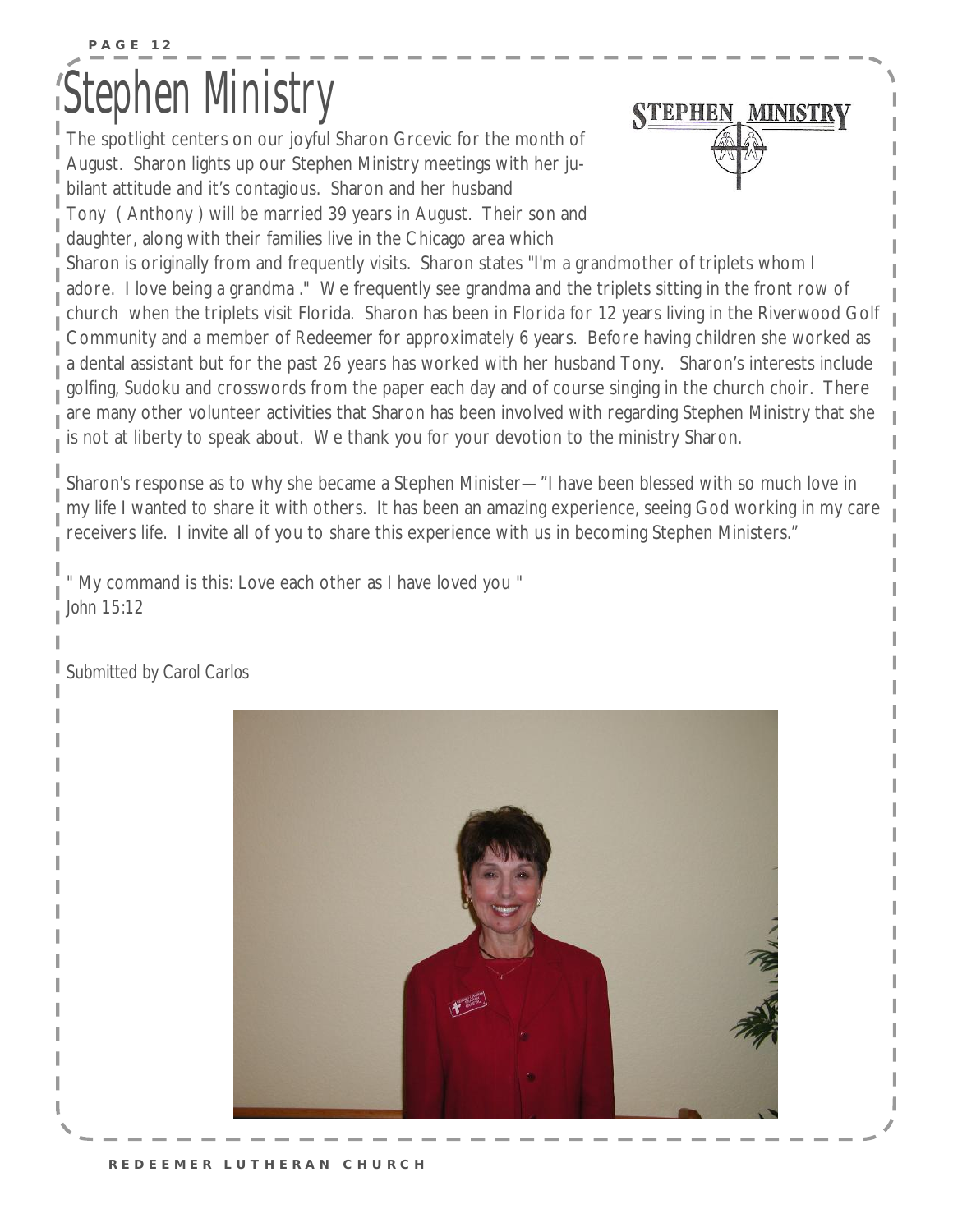**P A G E 13** 



#### **HEALING: Members**

Ray Altmann Wilbur Bruce Gene Eiler Mark Horvath Bob Johnson Lessie Kirch Cliff Larsen Tom McGrath Ken Mielke James Overymyer Steve Procuk Katie Rudolph Arlene Twombly Peggy Vanetta Barbara Wolgast James Wonsey, Sr.

**Friends & Relatives**  Jim Bergman Glenda Burgh Jim Cleary Esther Gaskill Jeanna & Mike Gohl Cheryl Harfst Jack Haynes Sandy Hubbard Danny Jollay Nathalie Kiedaisch Don Korfmacher Rev. David Maier Christine McCollough Tommy Palmer Annette Peters Cheri Petersen Despina Spanos Marion Talley Jennie Topczewski Dean Turner Ruth Turner Pat Vovcsko Charlie Welch

#### **PRAYERS OF COMFORT FOR BRENDA KRAFT AND FAMILY WHOSE BROTHER RONALD LEWIS WAS CALLED TO HIS ETERNAL HOME AND FOR FAMILY AND FRIENDS OF NORMAN GREWS WHO WAS CALLED TO HIS ETERNAL HOME ON AUGUST 12 IN WISCONSIN AF-TER A BATTLEWITH LIVER CANCER.**

### **MILITARY PERSONNEL & FAMILIES**



Herb Bohm Gloria Carlson Ruth Jansch Bertha Sandhusen Ruth Sutley Shirley Youngberg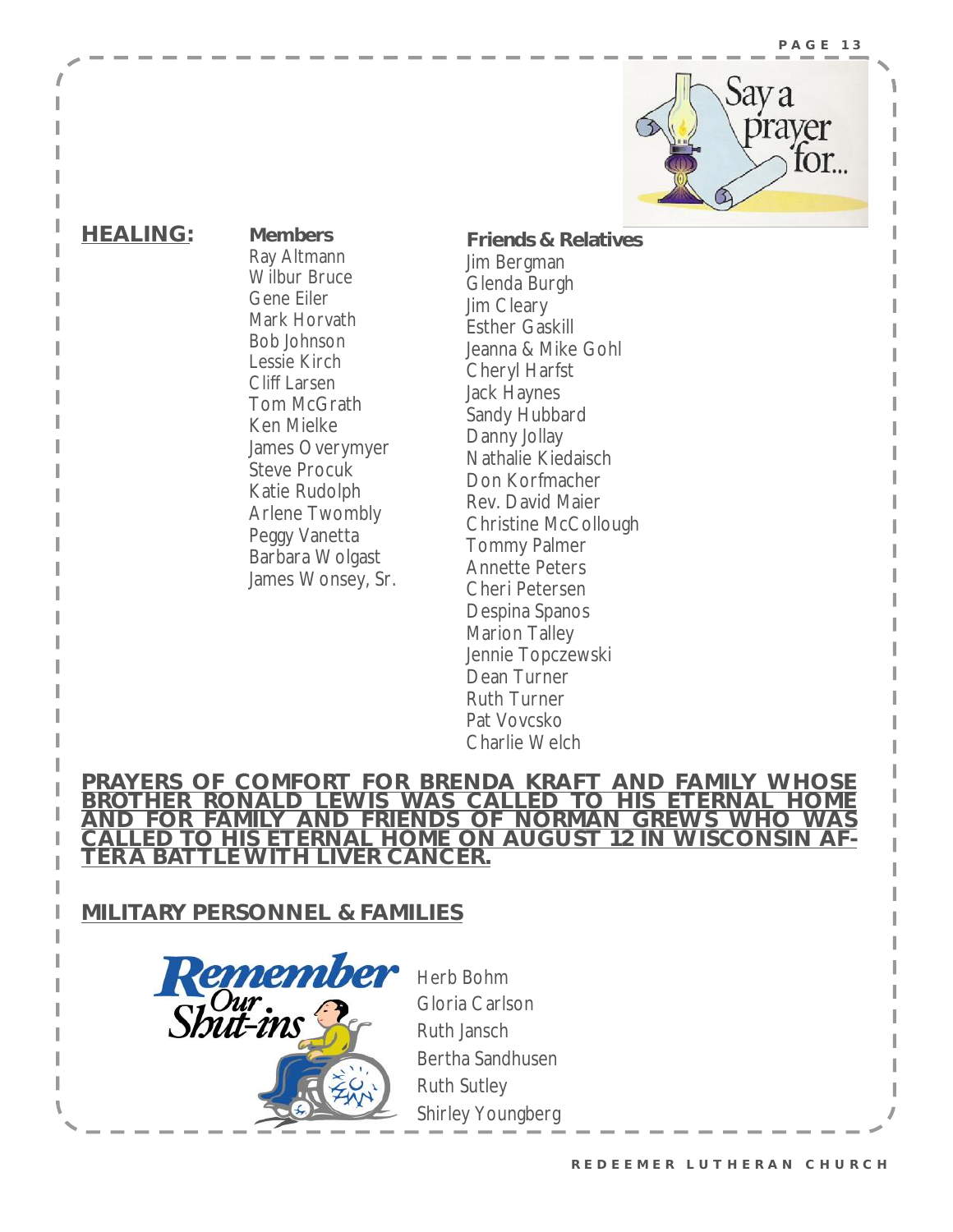## **P A G E 14**  Youth News



On Monday, September 10, allYouth (high school, junior high, and younger) and their friends are invited to a meal and game night activity in the Fellowship Hall, sponsored by the Board of Youth.

The meal will start shortly after Confirmation classes have ended—around 5:30-5:45 PM. The activity is scheduled to end at 7:30 PM.

> The meal and games are yet to be determined, but "Apples to Apples" will definitely be one of the game choices!

> > Prizes will be awarded!

If you know in advance that you will attend, please tell Carol Haupt, MisseyWilliams, or Michelle Ferrier so appropriate plans can be made.

Parents, if you would like to help with this activity, please contact the above mentioned people. All help is greatly appreciated.

*Submitted by Michelle Ferrier* 

## **Thrivent**

The August meeting of our congregational Thrivent organization voted to purchase ten Baptismal books to give to the newly baptized and their families. Also, a motion was approved to donate \$200 toward the Building and Grounds beautification fund.

Thrivent meetings are held the second Sunday of the month after late church (or after the 9:15 AM service). The next meeting will be Sunday, September 9, 2007. If you have any concerns to bring before Thrivent, please contact Michelle Ferrier at 697-0502, or any Thrivent member.

*Submitted by Michelle Ferrier*